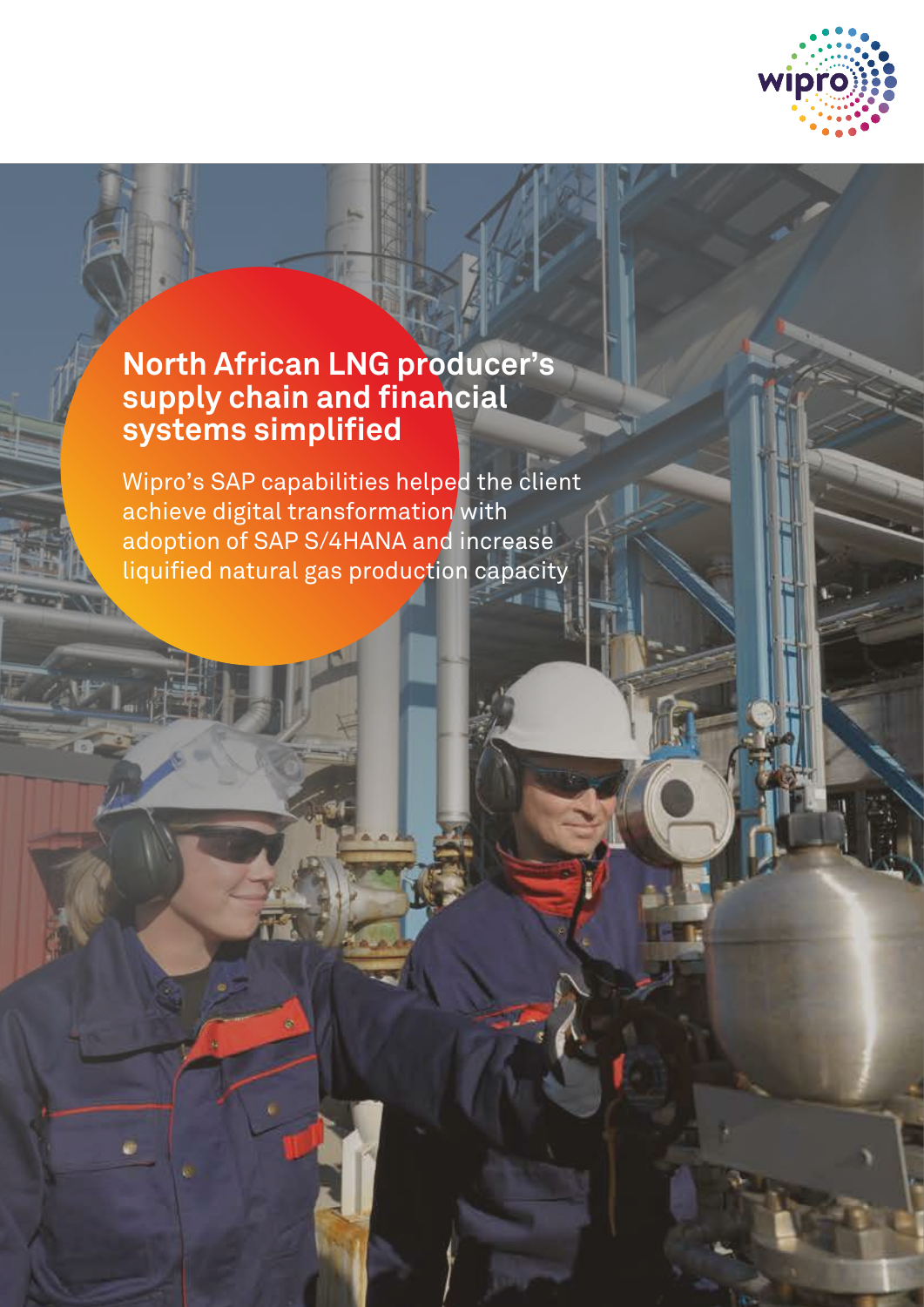# **Client background**

- **Client:** A large Oil & Gas producer from Africa
- **Industry:** Oil & Gas
- **Products/ Services/ Core Business:** Produce and supply LNG, Fueling stations, Power plants, LPG, Energy & Power solutions
- **Geo:** Africa

## **Challenge**

As a part of the organization's growth plans and terms with the local government, the client has set up a 6000 m3/d liquified natural gas plant with multiple process trains, terminals and retail outlets. However, the current system on MS dynamics was a barrier to meet the scalability requirements. Moreover, the client intended to have an IT system that can be a just fit for the purpose, i.e. quick to deploy, simple to use, to manage their LNG production and delivery.

#### **Solution**

**After an evaluation, Wipro worked with the client to implement and support SAP S/4HANA financials and supply chain solutions. The overall solution consisted of the following attributes:**



Greenfield implementation of SAP S4HANA 1610 solution, Hyper-care and support of SAP landscape including multiple modules, such as, FI, CO, MM, SD, IS Oil D/S, HR, PY, PM, PP, and PS. It also included MS SharePoint as DMS and as a customer collaborative Portal.TT



Wipro's unique SAP recognized rapid Deployment solution for Oil & Gas "Energy Reach" with pre-configured business scenarios as a foundation baseline for the greenfield implementation, with over 250 FIORI applications.



Integrate refinery applications, terminal legacy applications (like TAS, VTS, etc.) and banks with SAP S/4HANA using PI/PO as middleware and perform integration testing.



Built over 70 WRICEF objects as part of the solution

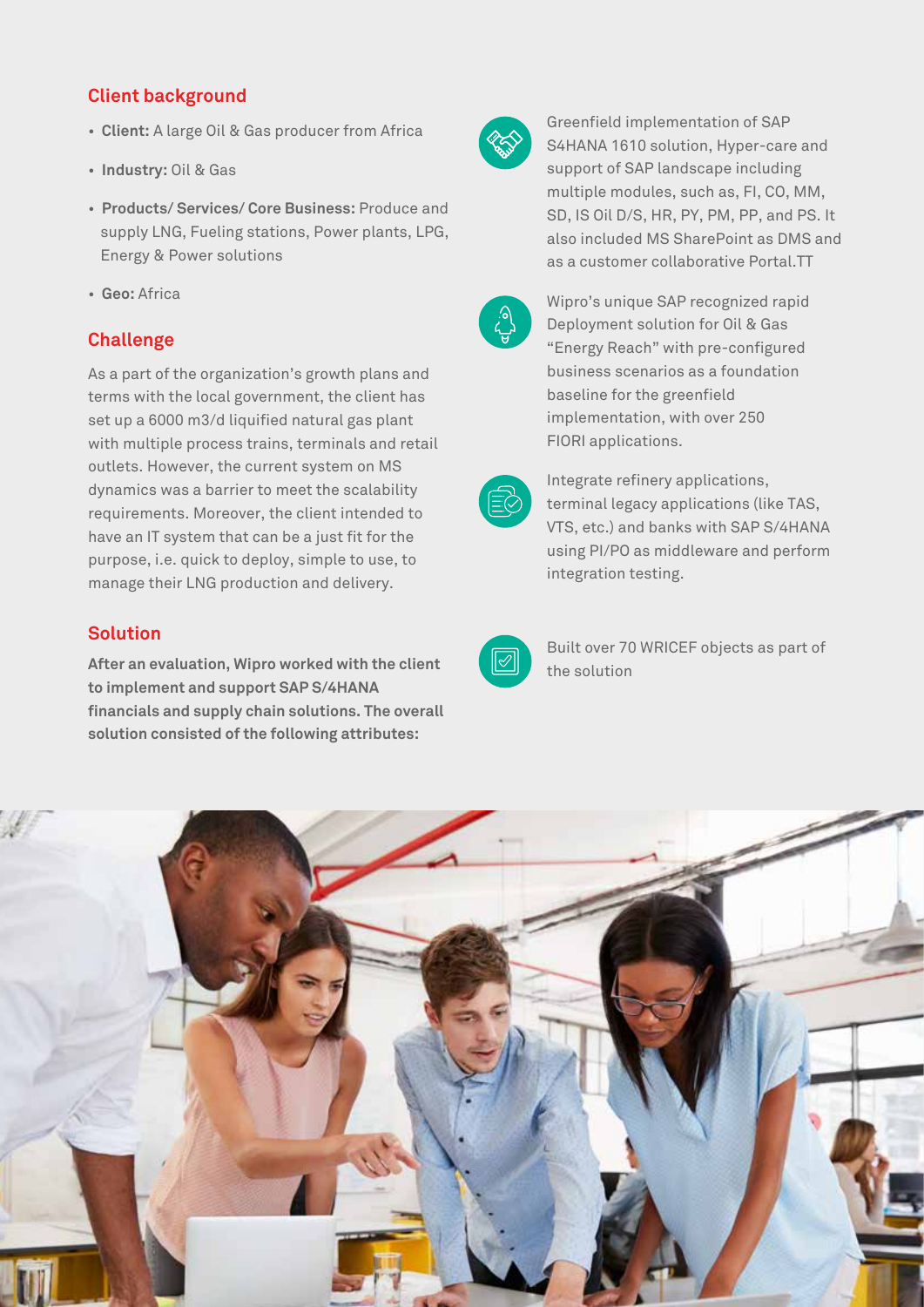### **Business Impact**

Timely decision-making through end-to-end visibility of integrated supply chain operations, like, inventory positions and asset availability.

Improved financial insights ready to review/manage.

Prescheduled truck loads for each day operations at the terminal leading to efficient utilization of truck fleet.

Accurate quantity conversions of various products from Mass to volumes to energy units.

### **Quote**

"A Successful Implementation of customer's SAP S/4HANA is a result of fit gap analysis of business requirements, leveraging Wipro's 'Energy Reach' rapid deployment solution in an Agile iterative model, mapping business processes, creating business blueprint, integration testing and user training followed by continued support."

**Satish Raghammudi,**  SAP Global Delivery Head, Wipro Limited